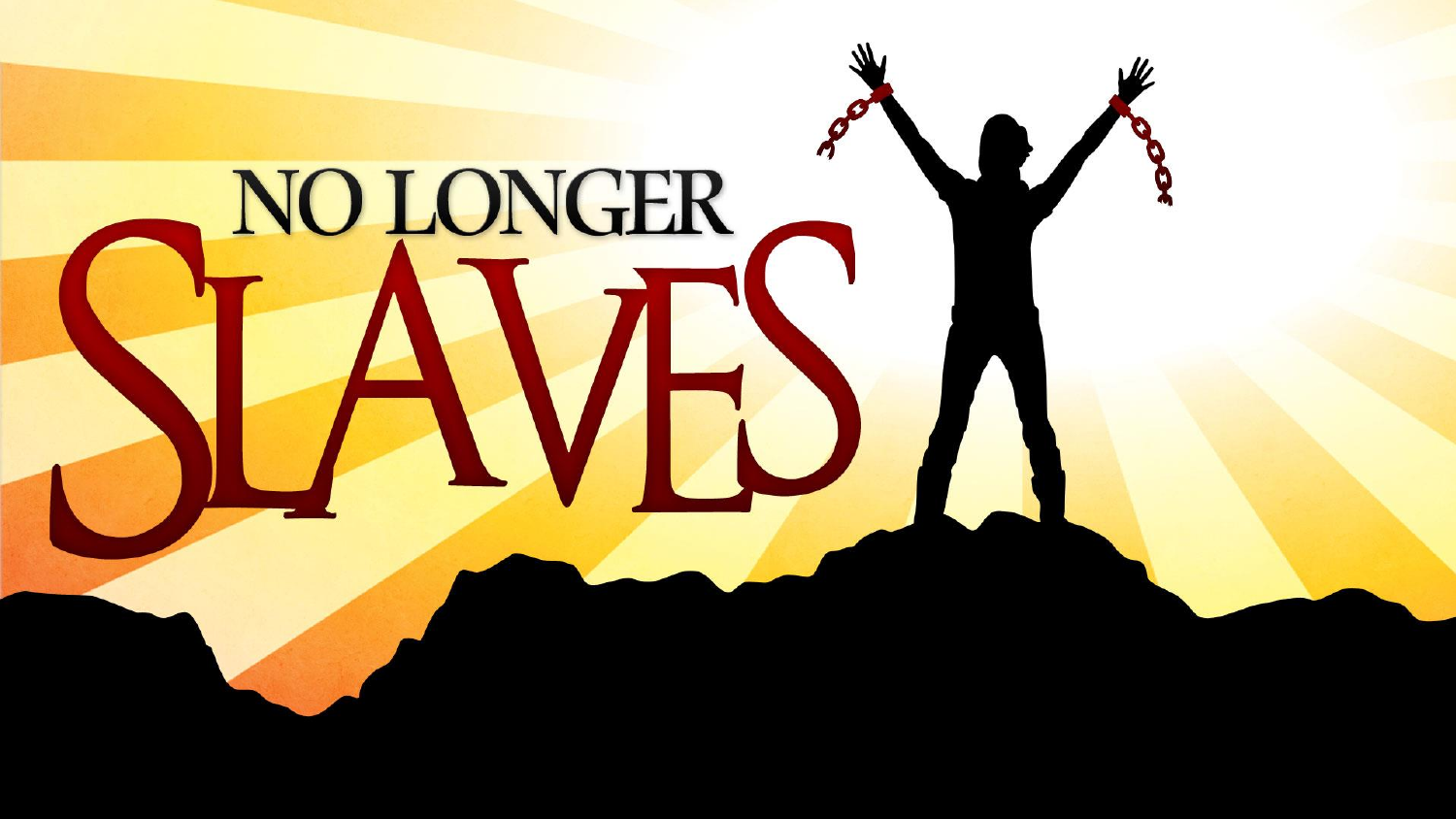**Discover Freedom 2019 Theme Sunday "The Truth Shall Set Free" John 8:31-36**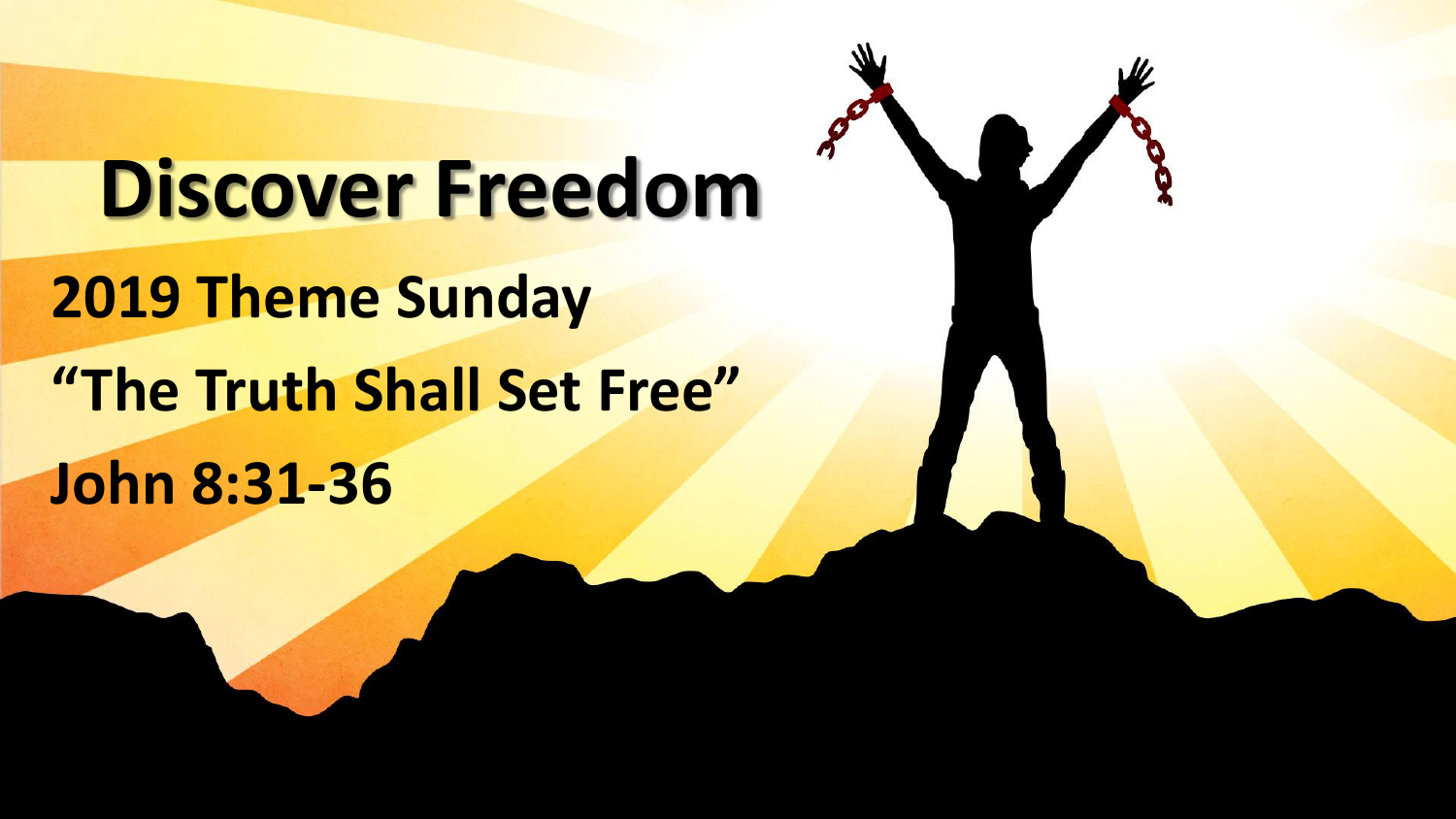# John 8:31-36

<sup>31</sup> So Jesus said to the Jews who had believed him, "If you abide in my word, you are truly my disciples,

<sup>32</sup> and you will know the truth, and the truth will set you free."

<sup>33</sup> They answered him, "We are offspring of Abraham and have never been enslaved to anyone. How is it that you say, 'You will become free'?" <sup>34</sup> Jesus answered them, "Truly, truly, I say to you, everyone who practices sin is a slave to sin.

<sup>35</sup> The slave does not remain in the house (of the Jews) forever, the son remains forever.

<sup>36</sup> So if the Son sets you free, you will be free indeed.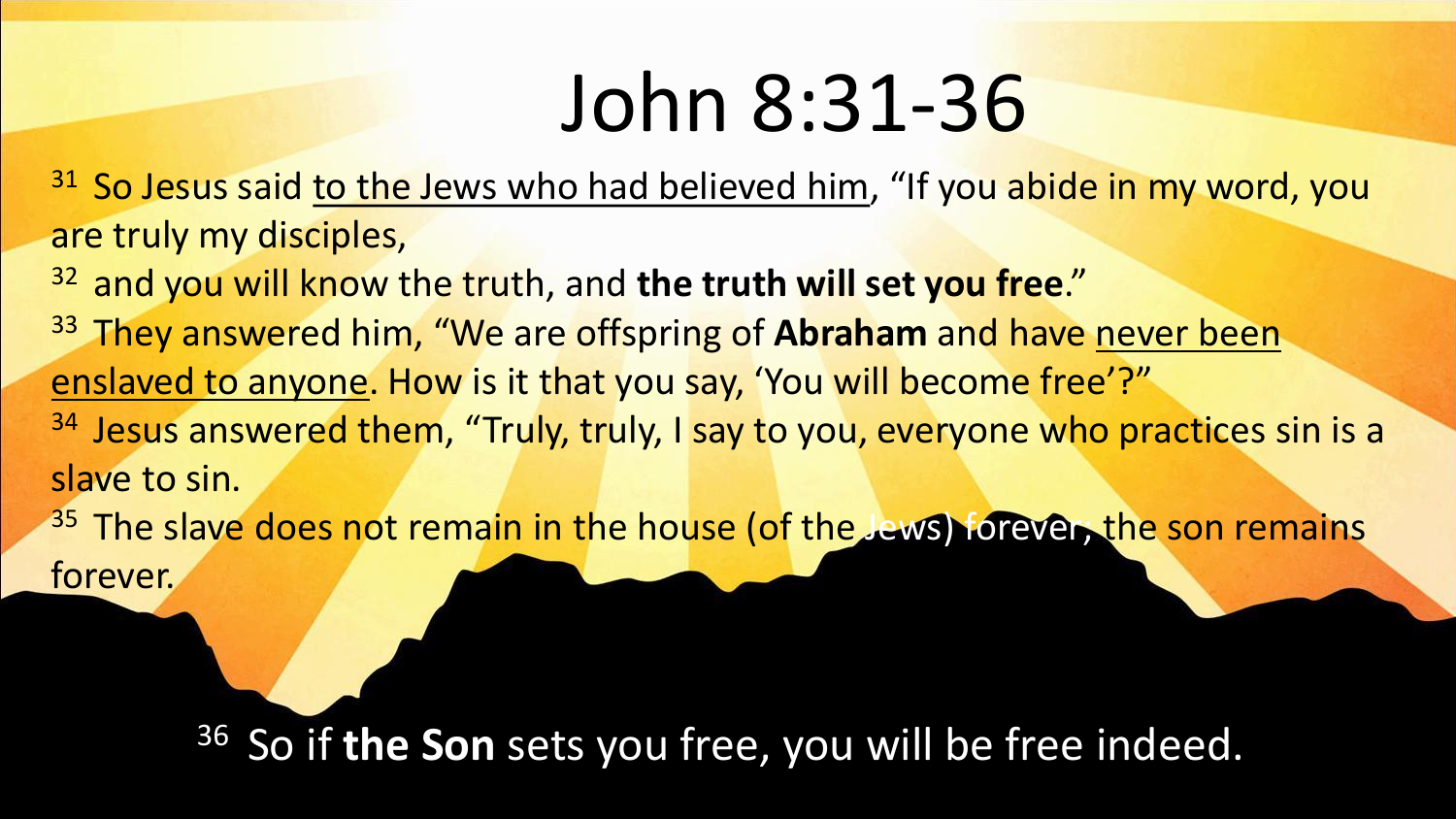#### **"The Truth Shall Set You Free…Free Indeed"**

## **I. YOUR ALLEGIANCE**: *(vs. 31,32) [A disciples is always measured by their allegiance]*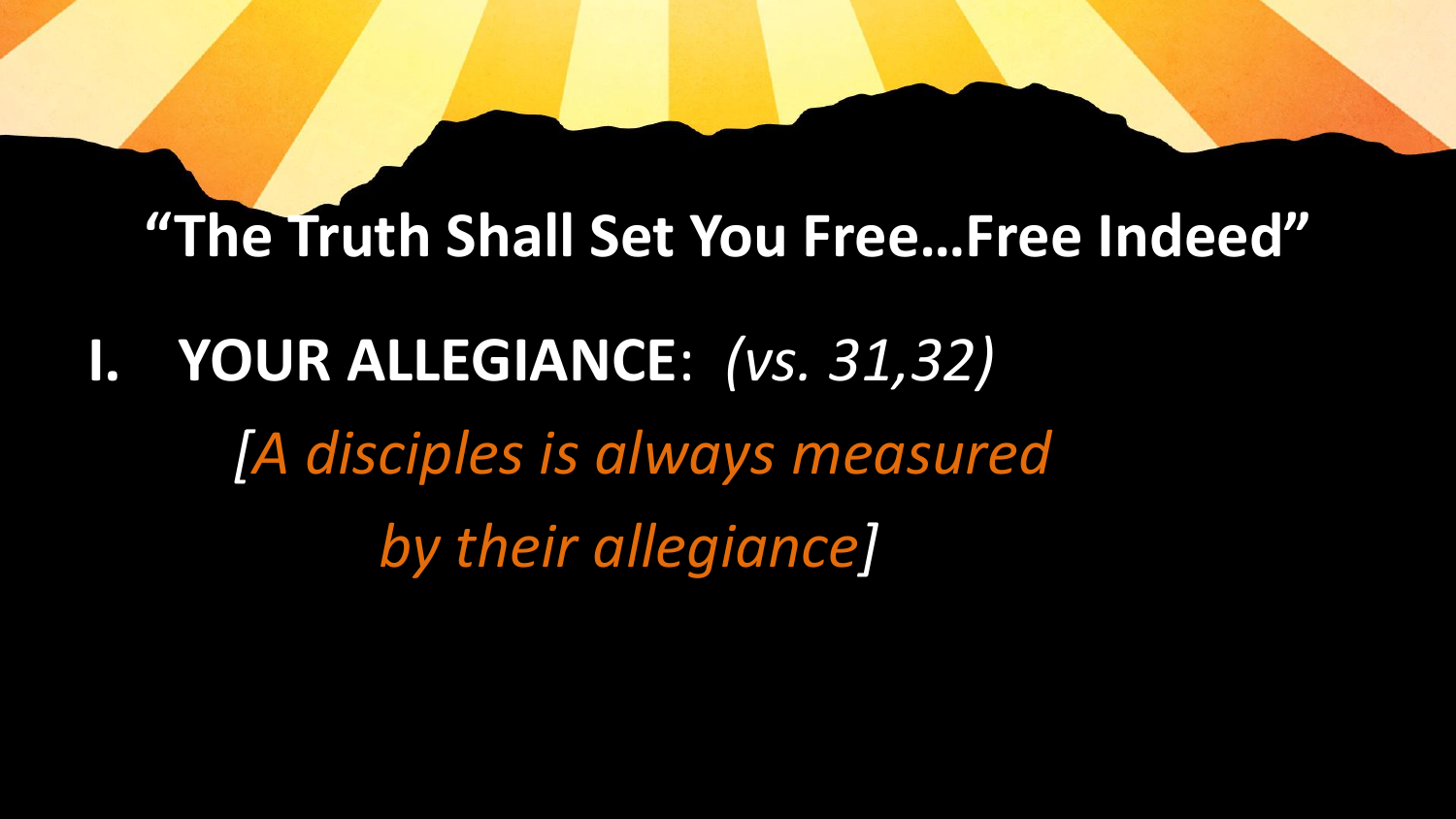# **"The Truth Shall Set You Free…Free Indeed"**

### **II. YOUR ANCESTRY: (VS.33-36)**

*<sup>34</sup>Jesus answered them, "Truly, truly, I say to you, everyone who practices sin is a slave to sin. (34,51,58)*